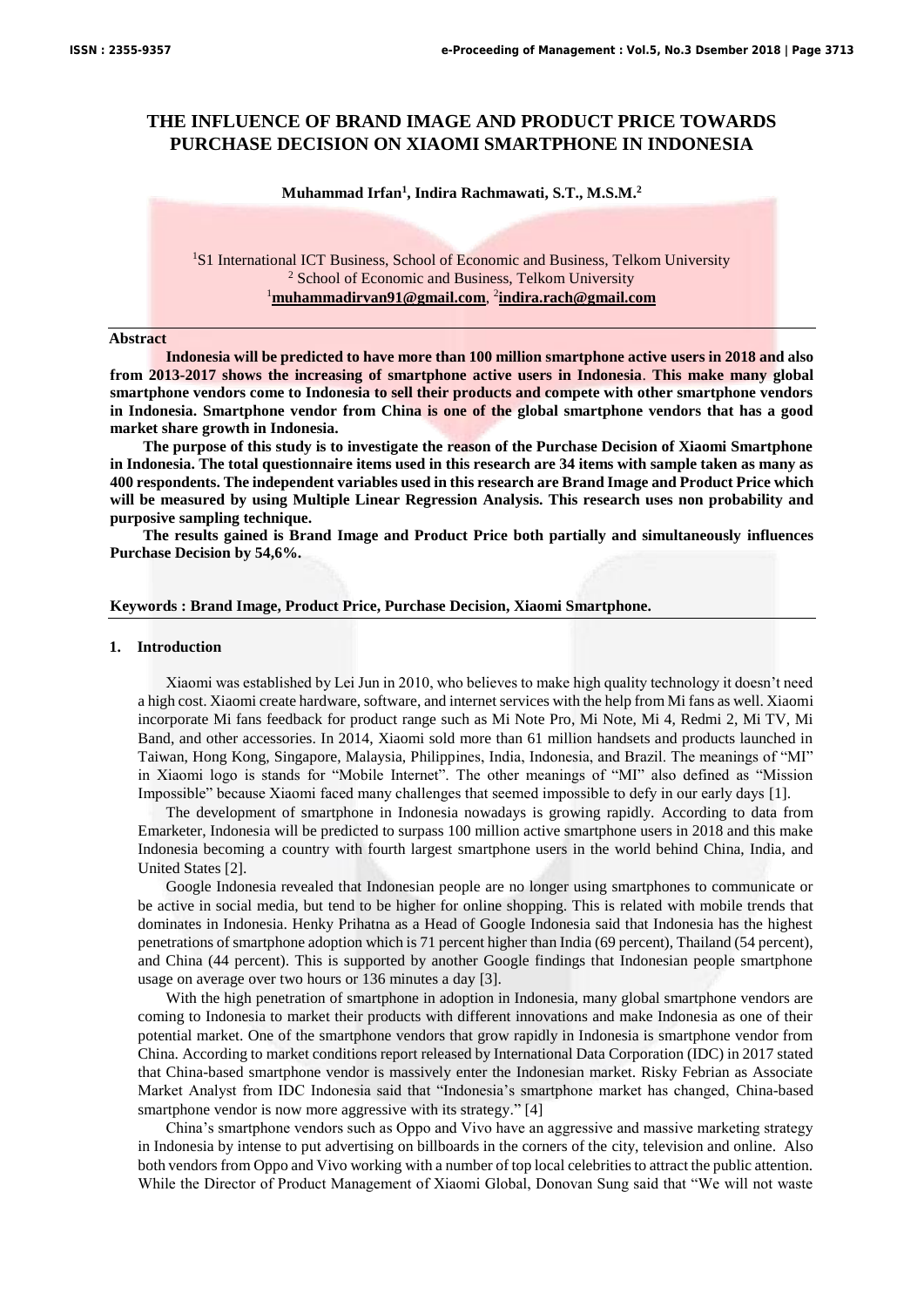money for the advertisings, that is not our style." He also added that the main strategy of Xiaomi is providing a capable technology and can be enjoyed by the wider community [5].

According to the market report from Canalys shows that the market share of Xiaomi in the Indonesian smartphone market reached at 18.3 percent in the first quarter of 2018 with shipment of devices that reached at 1.7 million units. This number of shipment has increased in the first quarter of 2018 compared to the first quarter of 2017 when Xiaomi only shipped around 107,000 device units. The report also shows that the growth of Xiaomi smartphone shipments increased by 1455% from year to year [6].

CEO Xiaomi, Lei Jun said that "I hope in the next two or three years, we can be the number one in Indonesian smartphone market." He also added "in the next year, we hope the sales of Xiaomi smartphone can reach 10 million unit." In order to support its effort to become the number one in Indonesian smartphone market, Xiaomi will expand more Mi store in Indonesia. Lei Jun hopes that Xiaomi products not only can be purchased through the online, but also can be purchased through offline store to facilitate customer in making purchases. Xiaomi also intend to increase the number of Authorized Service Center more than 100 places for their products in the upcoming year 2018 [7].

With a lot of China's smartphone vendors in Indonesia, but they still have a problem that must be solved especially among the Indonesian people. According to Associate Market Analyst IDC Indonesia, Risky Febrian said that "China's smartphone vendors still have to develop their after sales service widely in Indonesia. That is because there is still negative stigma among Indonesian market that chinese brand mobile phone is more easily damaged and difficult to repair." Therefore, China's smartphone vendors such as Oppo, Vivo, Xiaomi, Huawei, and other chinese vendors need to improve after sales service, in order to eliminate the negative stigma [8].

Xiaomi as one of the China's smartphone vendors in Indonesia, they will increase the number of their Authorized Service Center more than 100 places in 2018 for their products and also in order to eliminate the negative stigma of chinese brand mobile phone among Indonesian market. Xiaomi should pay attention to their brand image and product price in order to understand their customers in making purchase decisions.

#### **2. Literature Review and Research Methodology**

#### **2.1 Brand Image**

Brand image is the perceptions and beliefs held by consumers, as reflected in the associations held in consumer memory [9].

# **2.2 Product Price**

Product is everything that manufacturer can offer to be noticed, requested, sought, bought, used, or consumed as a market fulfillment of the needs or wants of the related market. Conceptually, product is a subjective understanding of the manufacturer of something that can be offered, in an attempt to achieve organizational goals by fulfillment of needs and desires of consumers, in accordance of competence and capacity of organization and market purchasing power [10].

#### **2.3 Purchase Decision**

Purchase decision is an integration process that combines knowledge to evaluate two or more alternative behaviors and only one of them will be choosed [11].

#### **2.4 Theoretical Framework**

The theoretical framework of this research are consist of two independent variables of brand image (X1) and product price  $(X2)$ , while the dependent variable is purchase decision  $(Y)$ . The theoretical framework as follows: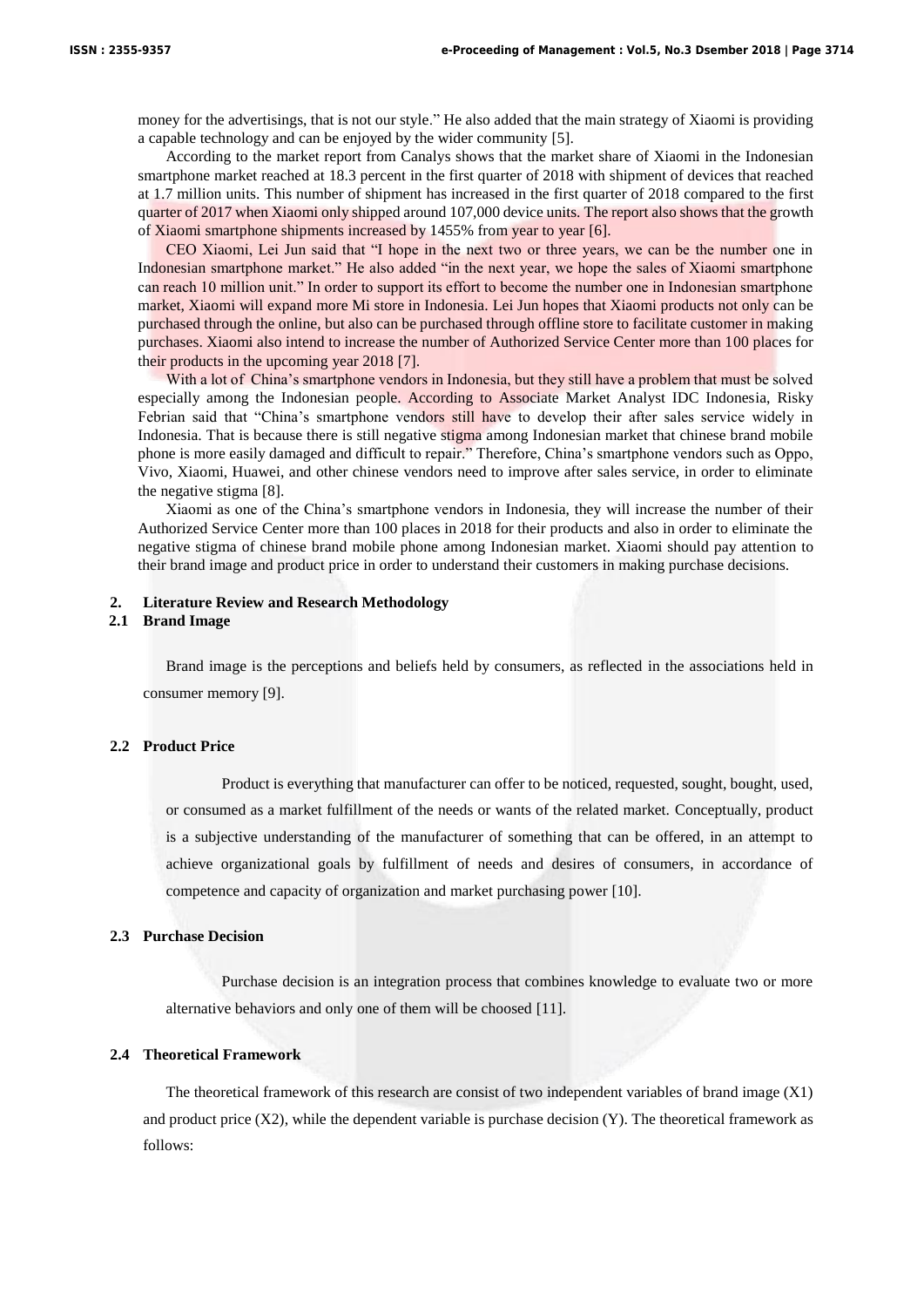

The theoretical framework of the research as shown in figure 1 above, it explains the effect of the independent variables towards the dependent variable partially and simultaneously.

### **3. Research Methodology**

3.1 Research Characteristics & Sampling Technique

This research is using quantitative method. Quantitative method is a scientific method because it has met the scientific rules such as concrete/empirical, objective, measurable, rational, and systematic [sugiyono]. The sampling technique used in this research is non probability sampling, while the type of non probability sampling used is purposive sampling.

# 3.2 Data Collection Process

The data were gathered through the online questionnaire which come from 400 respondents all over Indonesia. The majority of respondents are located in Area II (Java).

## 3.3 Data Analysis

This research is using SPSS 23 and Multiple Linear Regression for analysing the data.

## **4. Results and Discussion**

# 4.1 Characteristics of Respondents

The data were collected from four hundred respondents and classified into several categories as follows:

# 4.1.1Gender

The gender of respondent is dominated by female as many as 206 people with a percentage of 51.5% and followed by male as many as 194 people with a percentage of 48.5%.

# 4.1.2Age

The majority of respondents are come from 18 to 25 years old with 70.3%, followed by 10.5% of those who are 26 to 30 years old. Followed by 8.3% of the respondents are more than 41 years old and 6% of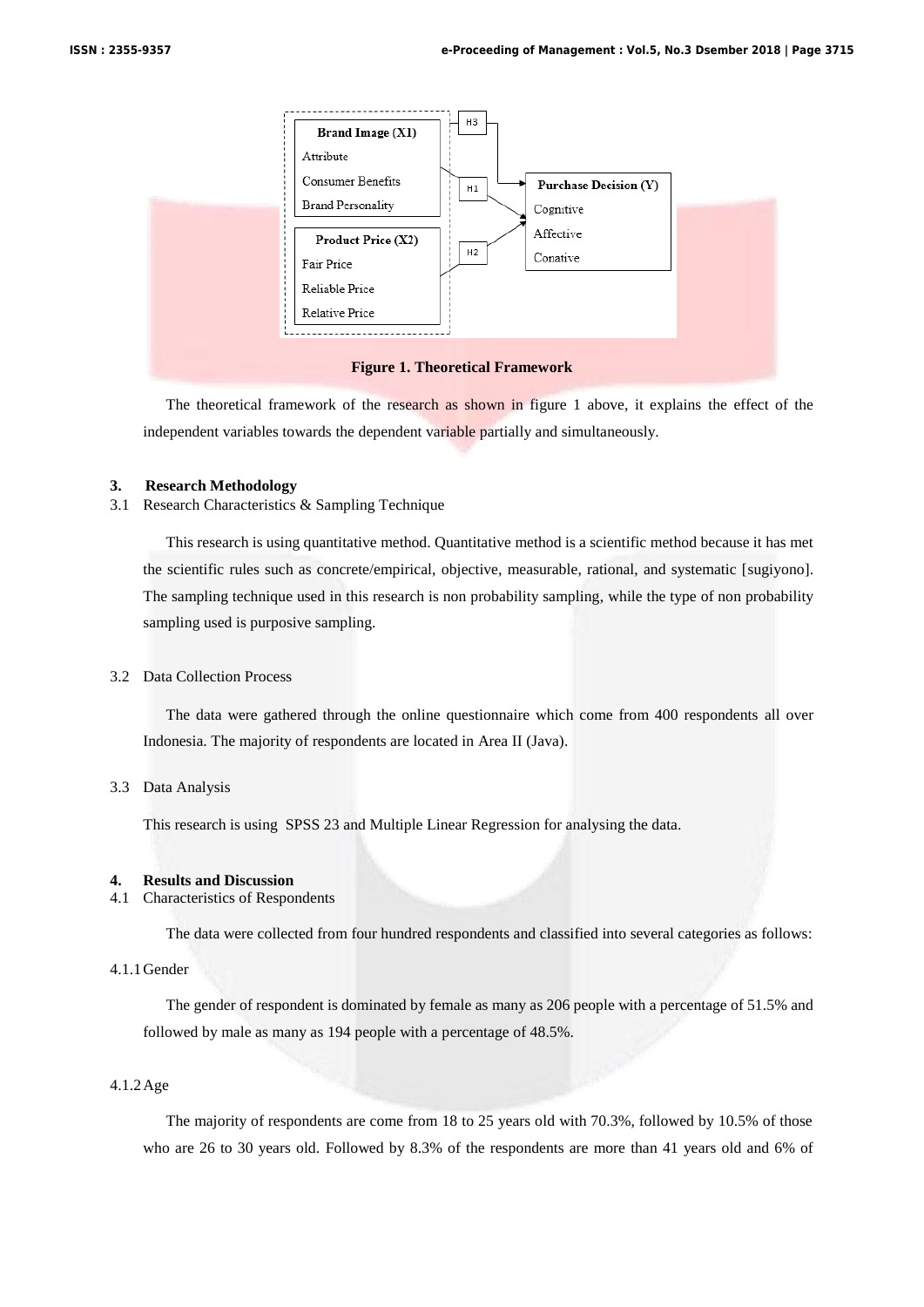respondents who are 31 to 35 years old. Furthermore, 2.8% of respondents are less than 18 years old and followed by 2.2% of respondents who are 36 to 40 years old.

#### 4.1.3 Occupation

Most of the respondents are come from college student with a percentage of 55.8%. Followed by 29.5% of employees and 7.2% of others. Furthermore, 5.2% of the respondents are entrepreneurs and 2.3% of the respondents are student.

## 4.2 The Results

## **4.2.1Normality Test**



Figure 2. Graph of Normality Test Source: Processed Data Result, 2018

Based on the result of normality test by using normal probability plot (P-Plot) on the figure 2 above, it shows that the data is spread around the diagonal line which means that the residual data is normally distributed.

## **4.2.2Multicollinearity Test**

| <b>Table 1 The result of Multicollinearity Test</b> |  |
|-----------------------------------------------------|--|
|-----------------------------------------------------|--|

| Model |                      |           | <b>Collinearity Statistics</b> |
|-------|----------------------|-----------|--------------------------------|
|       |                      | Tolerance | VIF                            |
|       | <b>Brand Image</b>   | .643      | 1.554                          |
|       | <b>Product Price</b> | .643      | 1.554                          |

a. Dependent Variable: Purchase Decision Source: Processed Data Result, 2018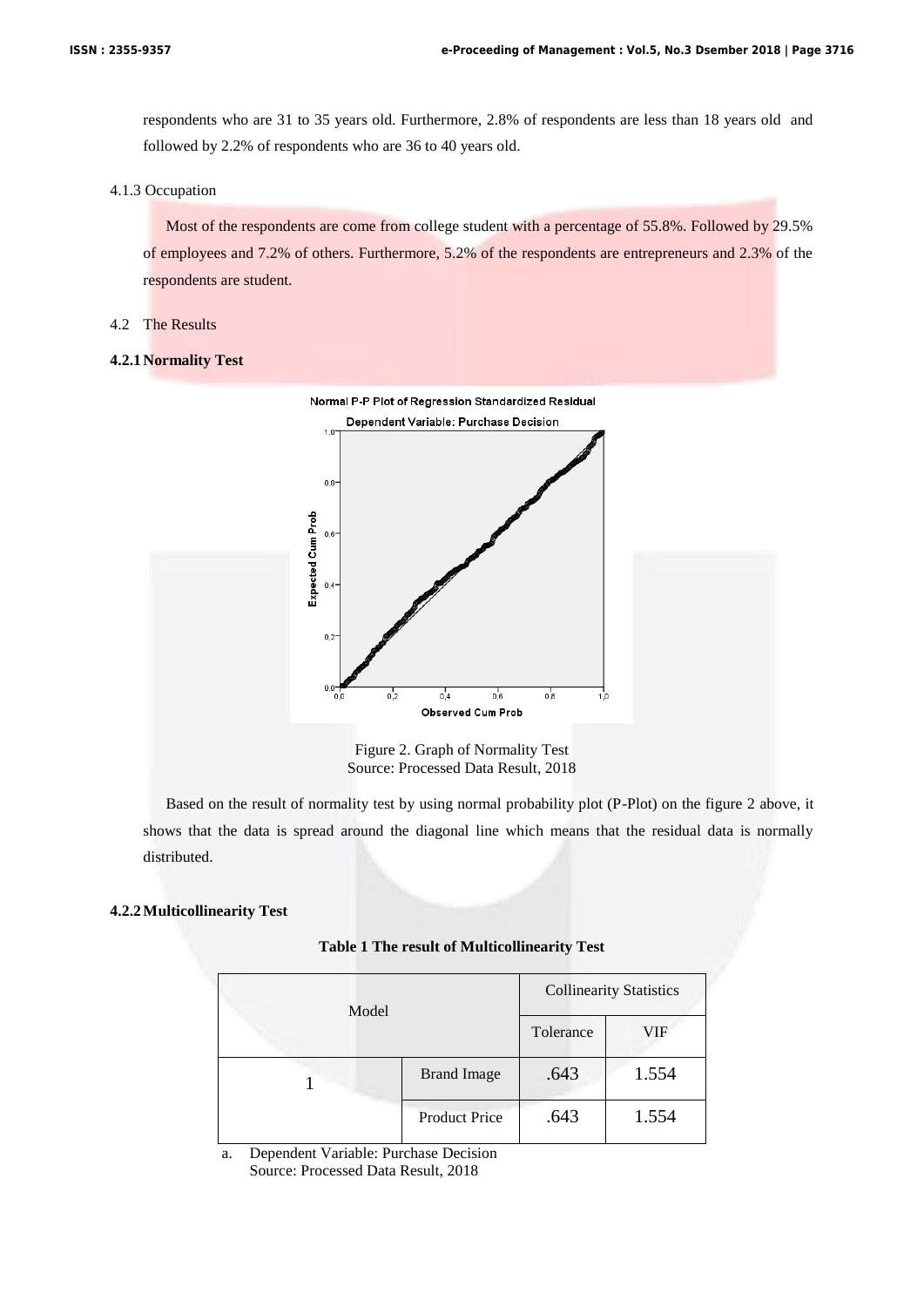From table 4.1 above, it shows that the value of tolerance is >0.20 (.643>0.20) and the VIF value is <4 (1.554<4), then there is no multicollinearity problem.

## **4.2.3 Multiple Regression Analysis**

**Table 2 Multiple Regression Analysis**

|   | Model                |       | <b>Unstandardized Coefficients</b> | Standardized<br>Coefficients | t      | Sig   |
|---|----------------------|-------|------------------------------------|------------------------------|--------|-------|
|   |                      | B     | Std. Error                         | <b>B</b> eta                 |        |       |
|   | (Constant)           | 3,645 | 1,064                              |                              | 3,426  | 0,001 |
| 1 | <b>Brand Image</b>   | 0,354 | 0,027                              | 0,543                        | 12,888 | 0,000 |
|   | <b>Product Price</b> | 0,135 | 0,021                              | 0,272                        | 6,449  | 0,000 |

a. Dependent Variable: Purchase Decision Source: Processed Data Result

Table 4.2 is the result of the multiple linear regression by using SPSS 23. The equation are as follows:

 $Y = a + b_1X_1 + b_2X_2$  $Y = 3,645 + 0,354$   $X_{1+}$  0,135  $X_{2}$ 

The equation of the multiple linear regression can be explained as follows:

- 1. The constant value of Purchase Decision Variable (Y) is 3,645, there is no changes in neither brand image variable  $(X_1)$  nor product price variable  $(X_2)$  that affect the value of a. The value of a is still 3,645.
- 2. The value of  $X_1$  combined with regression coefficient value of 0.354 it means that if the variable  $X_1$  has increased one unit, then variable Y value will increase to 0,354 unit.
- 3. The value of  $X_2$  combined with regression coefficient value of 0,135 it means that if the variable  $X_2$  has increased one unit, then variable Y value will increase to 0,135 unit.

## 4.2.4 **F Test**

# **Table 3 The result of F Test**

ANOVA<sup>a</sup>

| Model      | Sum of Squares | df             | <b>Means Square</b> | F       | Sig                |
|------------|----------------|----------------|---------------------|---------|--------------------|
| Regression | 5853,863       | $\overline{2}$ | 2926,931            | 238,592 | 0,000 <sup>b</sup> |
| Residual   | 4870,215       | 397            | 12,268              |         |                    |
| Total      | 10724,077      | 399            |                     |         |                    |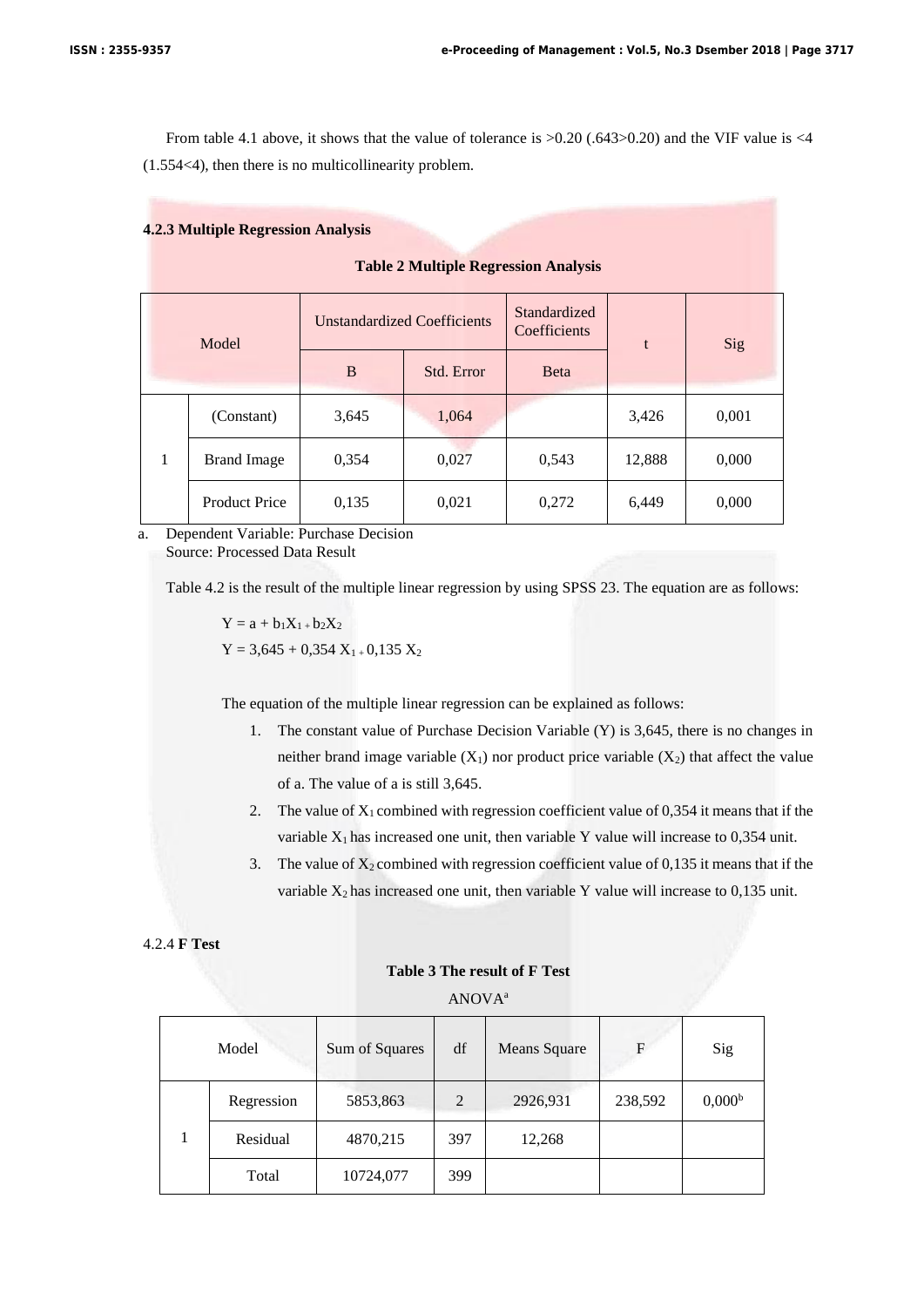- a. Dependent Variable: Purchase Decision
- b. Predictors: (Constant), Product Price, Brand Image Source: Processed Data Result, 2018

There are two methods to measure the F test results:

# 1. Significance value of F with 0,05

In this research, the significance level of F is 0,000. Based on the result in the table 4.3 above, the significant value of  $F \le 0.05$  (0.000  $\le 0.05$ ), then reject H0. It can be concluded that the independent variables of brand image  $(X1)$  and product price  $(X2)$ simultaneously have a positive influence towards the dependent variable purchase decision (Y).

2. Calculated value of F with value of F table

In this research, the value of F table is 3,01 (df1 = 2, df2 = 397,  $\alpha$  = 0,05). Since F calculated > F table ( $238,592$  >  $3,01$ ), then reject H0. It can be concluded that the independent variables of brand image  $(X1)$  and product price  $(X2)$  simultaneously have a positive influence towards the dependent variable purchase decision (Y).

**4.2.5 t Test**

| Coefficients" |                      |                                    |            |                              |        |       |
|---------------|----------------------|------------------------------------|------------|------------------------------|--------|-------|
| Model         |                      | <b>Unstandardized Coefficients</b> |            | Standardized<br>Coefficients | t      | Sig   |
|               |                      | B                                  | Std. Error | <b>B</b> eta                 |        |       |
|               | (Constant)           | 3,645                              | 1,064      |                              | 3,426  | 0,001 |
|               | <b>Brand Image</b>   | 0,354                              | 0,027      | 0,543                        | 12,888 | 0,000 |
|               | <b>Product Price</b> | 0,135                              | 0,021      | 0,272                        | 6,449  | 0,000 |

# **Table 4 The result of t Test** Coefficients<sup>a</sup>

a. Dependent Variable: Purchase Decision Source: Processed Data Result

Based on the table 4.3 above, the result of t Test is below:

1. Brand Image

The value of t table in this research is 1,649 (df = 400,  $\alpha$  = 0,05). Because of the t calculated value is > the value of t table  $(12,888 > 1,649)$  and significant value of t is  $(0,000 < 0,05)$ , then reject H0. It can be concluded that brand image positively influence towards purchase decision.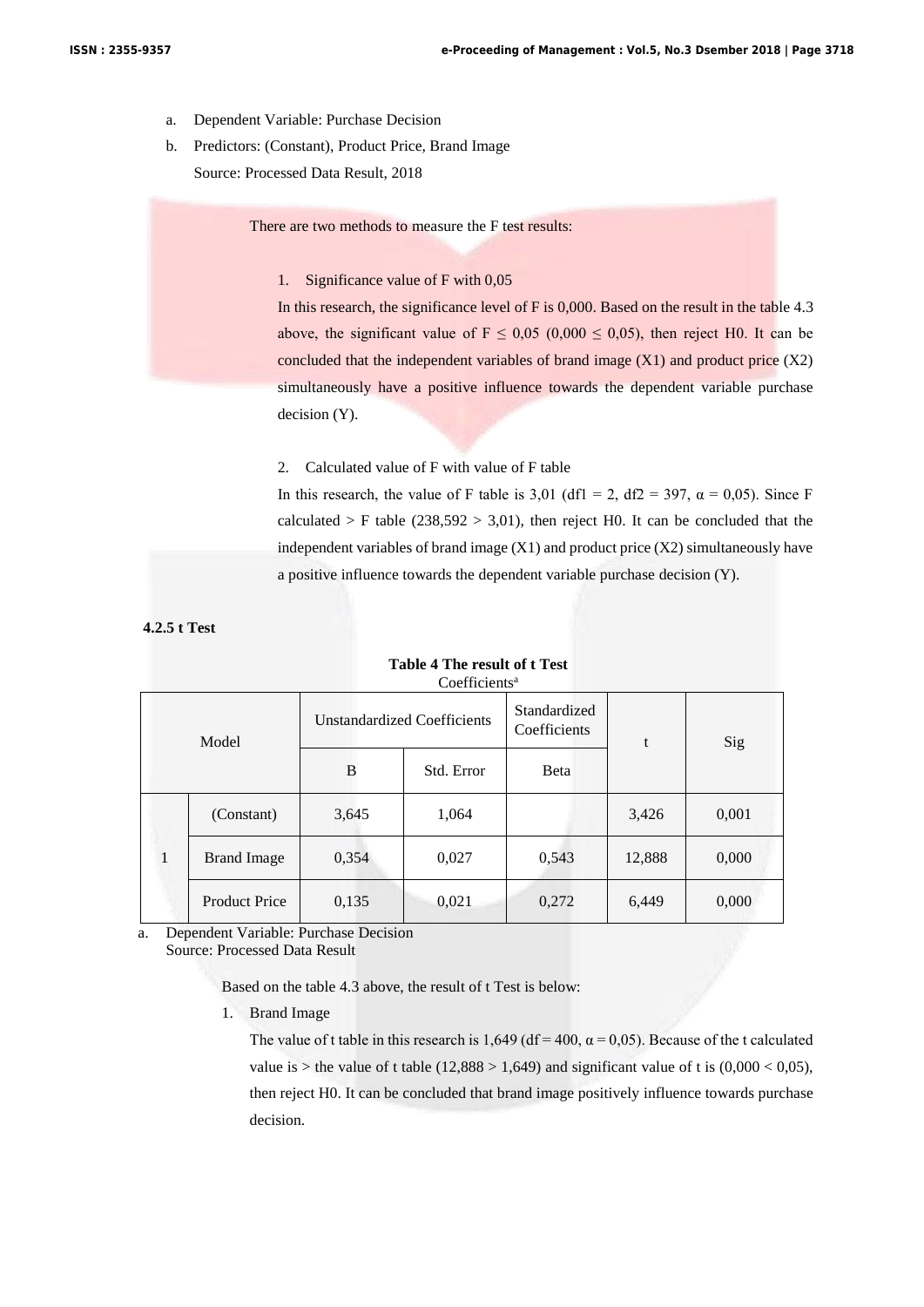# 2. Product Price

The value of t table in this research is 1,649 (df = 400,  $\alpha$  = 0,05). Because of the t calculated value is > the value of t table  $(6,449 > 1,649)$  and significant value of t is  $(0,000 < 0,05)$ , then reject H0. It can be concluded that product price positively influence towards purchase decision.

# **4.2.6 Coefficient of Determination (R<sup>2</sup> )**

#### **Table 5 The result of R Square**

#### Model Summary

| Model |                      | R Square | <b>Adjusted R Square</b> | Std. Error of the<br>Estimate |
|-------|----------------------|----------|--------------------------|-------------------------------|
|       | $0.739$ <sup>a</sup> | 0,546    | 0.544                    | 3,50251                       |

a. Predictors: (Constant), Product Price, Brand Image

b. Dependent Variable: Purchase Decision

Source: Processed Data Result, 2018

Based on the table 4.13 above, it can be seen that the simultaneous influence of independent variables (brand image and product price) towards dependent variable (purchase decision) is equal to 0,546 or 54,6%. This explaines that brand image and product price have an impact of 54,6% to purchase decision, while the remaining amount that is equal to 45,4% is explained by other variables that are not included in this research.

# **5. Conclusion and Suggestion**

# **5.1 Conclusion**

Based on the result of analysis and discussion on the previous chapter, some conclusions that can be concluded by the writer are as follow:

- 1. The brand image variable has positive influence towards purchase decision with the amount of 0,354. Therefore, the brand image that perceived by the potential users of Xiaomi smartphone in Indonesia can influence the purchase decision.
- 2. The product price variable has positive influence towards purchase decision with the amount of 0,135. Therefore, the product price that perceived by the potential users of Xiaomi smartphone in Indonesia can influence the purchase decision.
- 3. Brand image and product price simultaneously have a positive influence towards purchase decision on Xiaomi smartphone by 54,6%. Therefore, brand image and product price that perceived by the potential users of Xiaomi smartphone in Indonesia can influence the purchase decision.